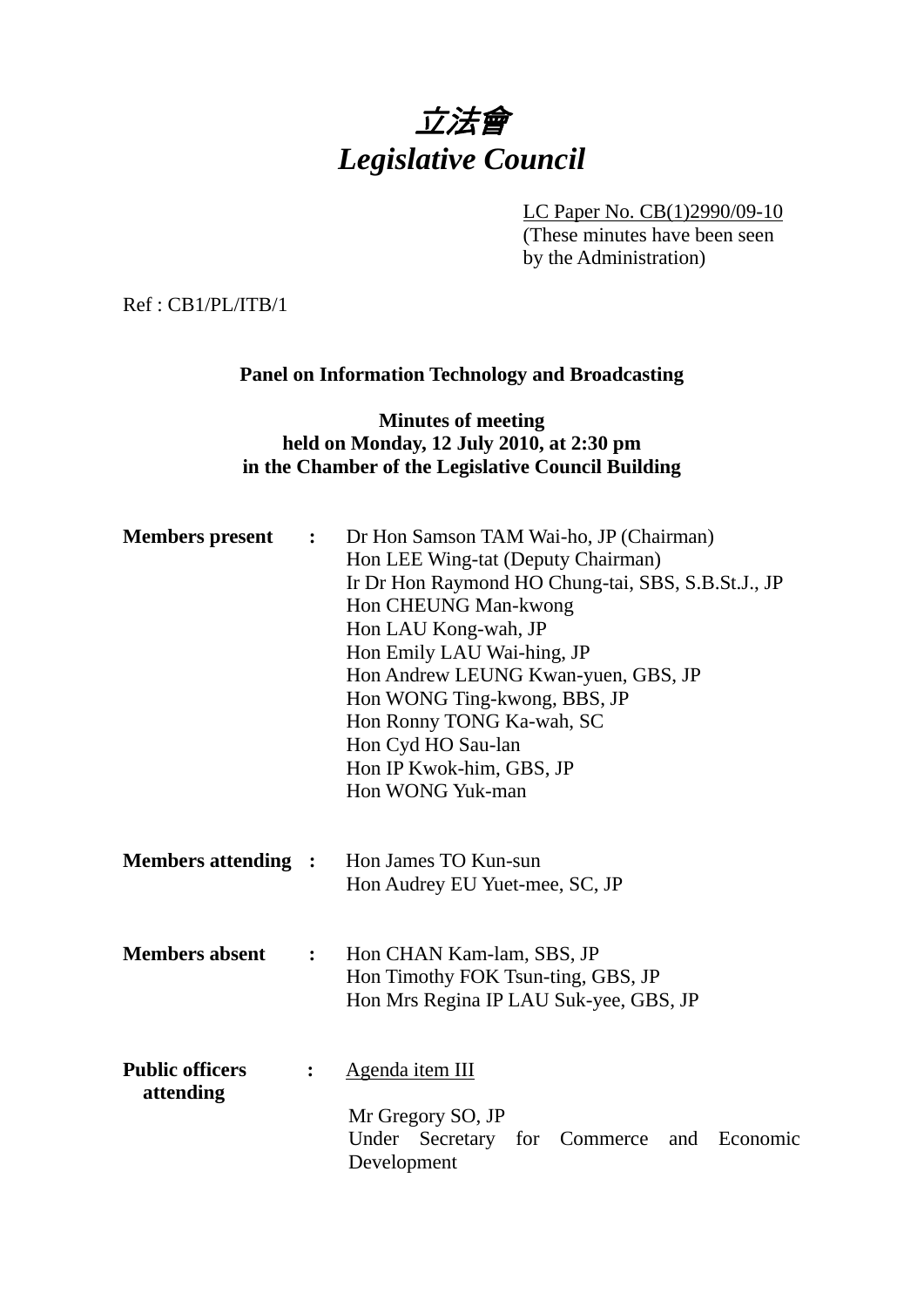Miss Elizabeth TSE, JP Permanent Secretary for Commerce and Economic Development (Communications and Technology)

Mr Jeremy GODFREY Government Chief Information Officer

Mr Stephen MAK, JP Deputy Government Chief Information Officer (Consulting and Operations)

Mr John WONG Assistant Government Chief Information Officer (IT Strategy)

Agenda Item IV

Mr Gregory SO, JP Under Secretary for Commerce and Economic Development

Miss Elizabeth TSE, JP Permanent Secretary for Commerce and Economic Development (Communications and Technology)

Mr Jeremy GODFREY Government Chief Information Officer

Mr Bassanio SO Deputy Government Chief Information Officer (Policy and Customer Service)

Mr Jason PUN Chief Systems Manager (Digital Economy Facilitation) Office of the Government Chief Information Officer

Mr T F SO Assistant Director (Operation) Office of the Telecommunications Authority

Agenda Item V

Miss Elizabeth TSE, JP Permanent Secretary for Commerce and Economic Development (Communications and Technology)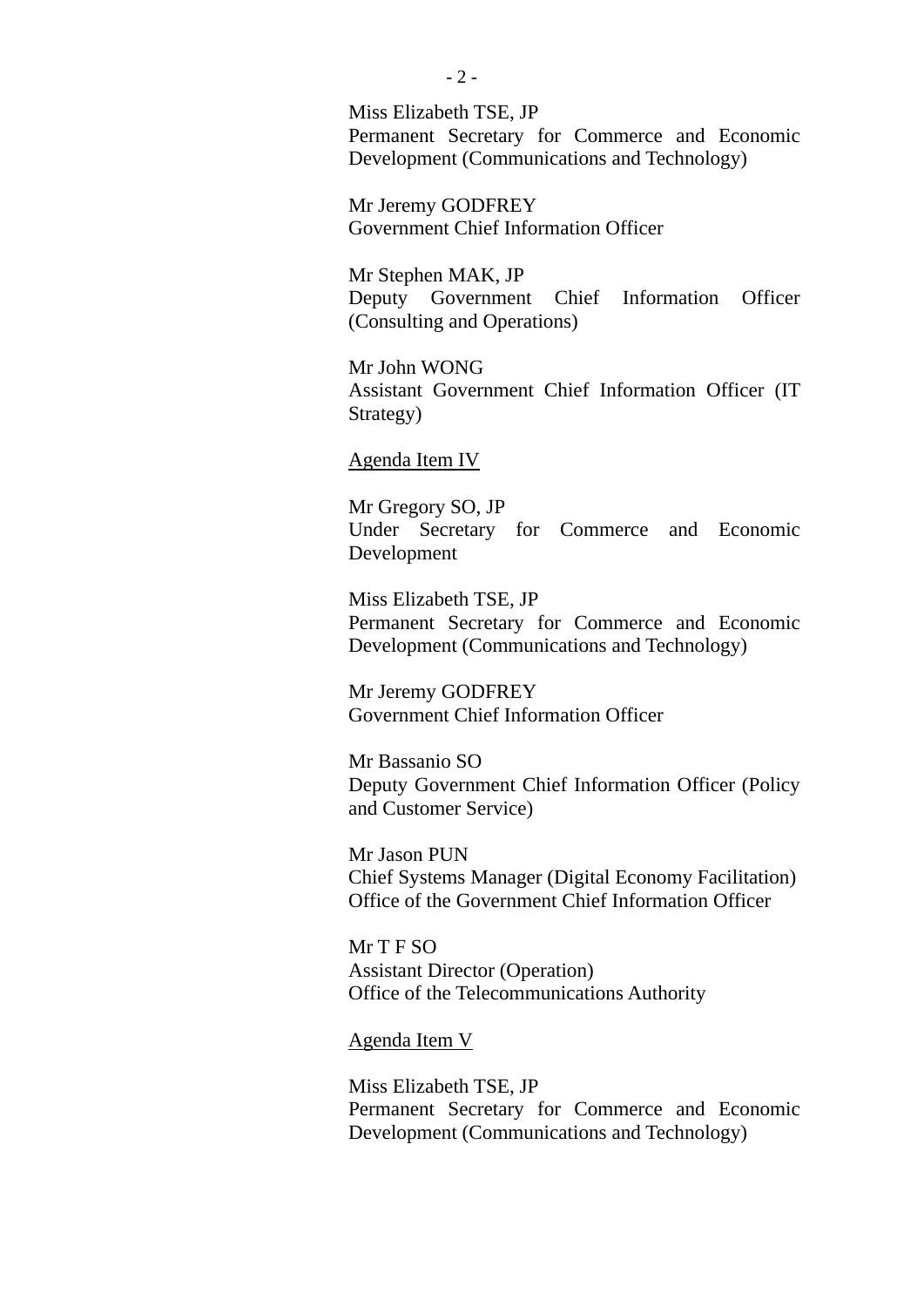|                                              | Mr Alan SIU, JP<br>Deputy Secretary for Commerce and Economic<br>Development (Communications and Technology)                     |
|----------------------------------------------|----------------------------------------------------------------------------------------------------------------------------------|
|                                              | Mr Aaron LIU<br>Principal Assistant Secretary for Commerce<br>and<br>Economic Development (Communications<br>and<br>Technology)A |
|                                              | Mr Vincent LIU, JP<br>Commissioner for Television and Entertainment<br>Licensing                                                 |
|                                              | Mr PO Pui-leong<br>Assistant Commissioner for<br><b>Television</b><br>and<br><b>Entertainment Licensing (Broadcasting)</b>       |
| <b>Attendance by</b><br>$\ddot{\cdot}$       | Agenda items III and IV                                                                                                          |
| invitation                                   | Office of the Privacy Commissioner for Personal Data,<br>Hong Kong                                                               |
|                                              | Mr Roderick B WOO, JP<br>Privacy Commissioner for Personal Data                                                                  |
|                                              | Mr Wilson LEE<br><b>Chief Personal Data Officer</b>                                                                              |
|                                              | Agenda item V                                                                                                                    |
|                                              | Mr Adrian WONG Koon-man, MH, JP<br>Member, Broadcasting Authority                                                                |
| <b>Clerk in attendance :</b>                 | Ms YUE Tin-po<br>Chief Council Secretary (1)3                                                                                    |
| <b>Staff in attendance</b><br>$\ddot{\cdot}$ | <b>Ms Annette LAM</b><br>Senior Council Secretary (1)3                                                                           |
|                                              | Ms May LEUNG<br>Legislative Assistant (1)6                                                                                       |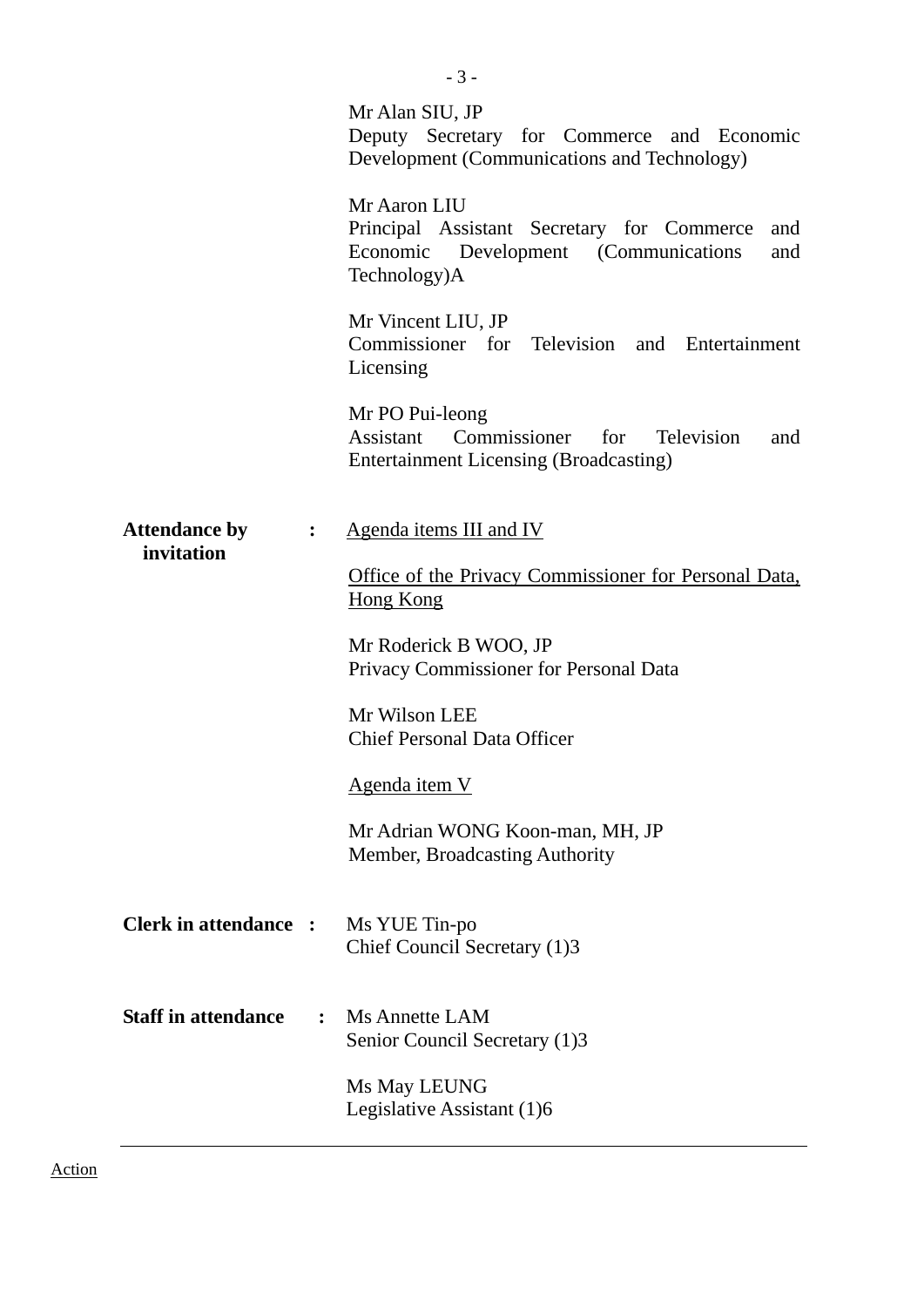$Action$ 

#### **I. Confirmation of minutes of meeting**

| (LC Paper No. CB(1)2463/09-10                                       | 13 May 2010 |  | -- Minutes of meeting held on |  |
|---------------------------------------------------------------------|-------------|--|-------------------------------|--|
| LC Paper No. $CB(1)2465/09-10(01)$ -- List of outstanding items for | discussion  |  |                               |  |

LC Paper No.  $CB(1)2465/09-10(02)$  -- List of follow-up actions)

The minutes of the meeting held on 13 May 2010 were confirmed.

# **II. Information paper issued since last meeting**

2. Members noted that no paper had been issued since the last meeting held on 14 June 2010.

## **III. Information security**

| (LC Paper No. CB(1)2465/09-10(03) -- Administration's | paper<br><sub>on</sub><br>information security                                                                                                              |
|-------------------------------------------------------|-------------------------------------------------------------------------------------------------------------------------------------------------------------|
|                                                       | LC Paper No. $CB(1)2465/09-10(04)$ -- Paper on information security<br>provided by the Office of the<br>Privacy Commissioner for<br>Personal Data           |
|                                                       | LC Paper No. $CB(1)2465/09-10(05)$ -- Paper on information security<br>prepared by the Legislative<br>Council Secretariat<br>(updated)<br>background brief) |

## Briefing by the Administration

3. The Under Secretary for Commerce and Economic Development (USCED) briefed members on the progress of Government's information security enhancement programmes since the last update in July 2009. Details of the enhancement programmes were set out in the Administration's paper (LC Paper No. CB(1)2465/09-10(03)).

## Briefing by the Privacy Commissioner for Personal Data

4. At the invitation of the Chairman, the Privacy Commissioner for Personal Data (PCPD) briefed members on the functions and powers of the PCPD which included promotion/education in relation to protection of personal data privacy, checking compliance with the requirements of the Personal Data (Privacy) Ordinance (PDPO) (Cap. 486), and investigation in respect of complaints received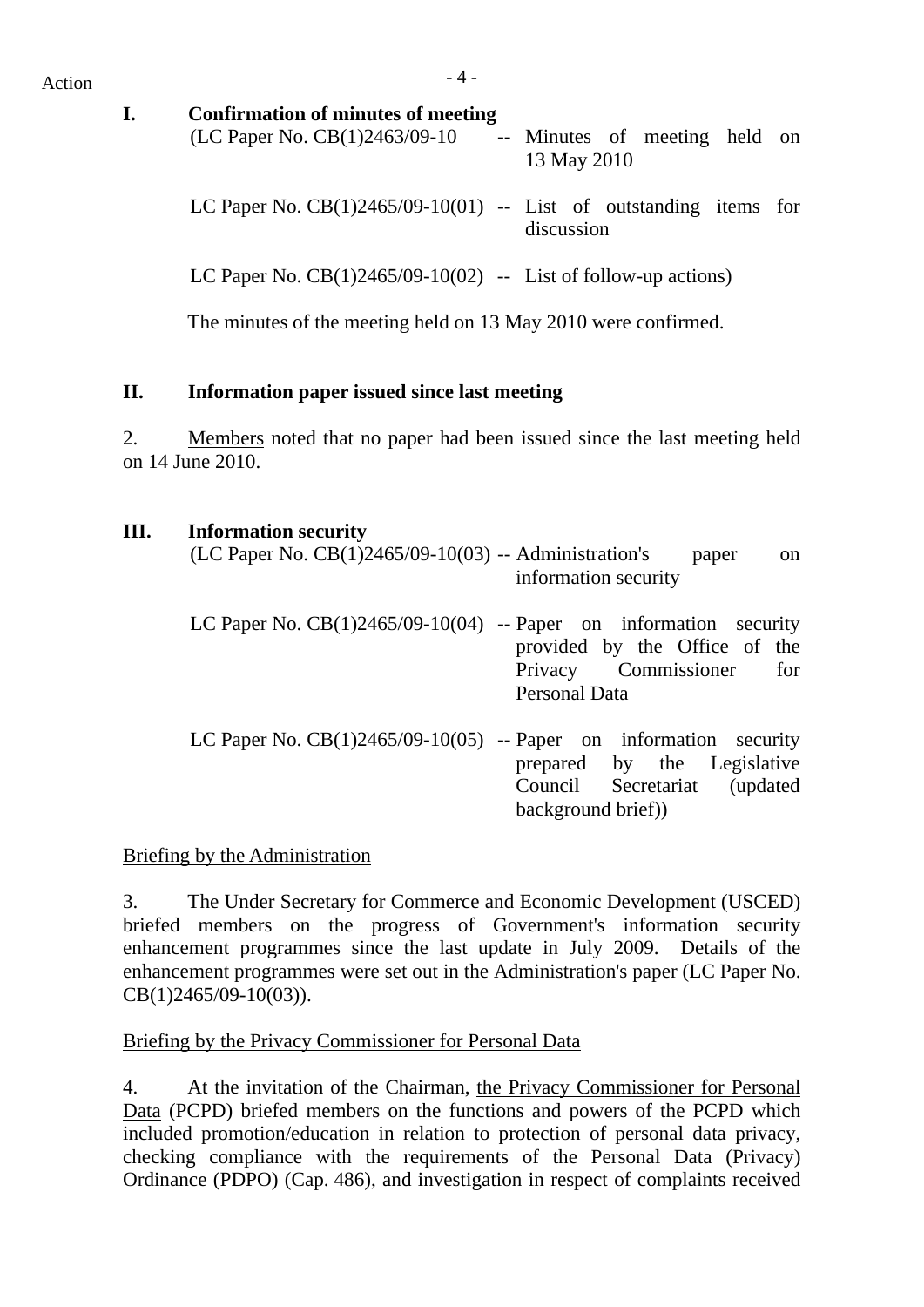# $Action$

or where a suspected breach was brought to his attention. He said that after he assumed office, he had exercised the power under section 38 of PDPO to investigate on his own initiative suspected breaches of the PDPO instead of just acting on complaints. The office of the Privacy Commissioner had organized publicity campaigns and seminars to promote the public and data users' awareness and understanding of the PDPO and the privacy requirements, making the best use of its limited resources and manpower available. The number of full-time staff responsible for publicity and public education had recently been increased from one to two.

#### Discussion

5. In response to the Chairman's enquiry about the discrepancy between the number of data leakage incidents provided by the Administration and the PCPD, USCED and PCPD explained that the security incidents set out in Annex 2 to the Administration's paper included only IT-related incidents (electronic data leakage) in Government bureaux and departments while the 21 cases contained in the PCPD's report (Annex to LC Paper No. CB(1)2465/09-10(04)) were all personal data leakage incidents (including those in paper form) in Government bureaux/departments and public organizations.

## *Enhancing information security posture*

6. Mr LAU Kong-wah referred to the three cases in the PCPD's report (Nos. 6, 7 and 8 in Annex to LC Paper No. CB(1)2465/09-10(04)) in which some police files were accessible on the Internet by "foxy" users, and some police reports and statements containing personal data were found in public refuse collection point. Noting that PCPD had concluded its investigation into the cases and were satisfied with the remedial actions taken by the Hong Kong Police Force (HKPF), Mr LAU invited the PCPD to elaborate on the measures taken by the HKPF. He asked whether the PCPD was satisfied that the level of information security in the HKPF was up to the required standard, and that similar incidents would not occur again.

7. In response, PCPD said that he was not in a position to guarantee that similar incidents would not occur again. He had personally discussed the matter with the Commissioner of Police and the Force management. Following investigation, he was satisfied that HKPF had taken appropriate and effective measures to prevent the recurrence of similar incidents. The Chief Personal Data Officer (CPDO) supplemented that investigation concluded that case No. 6 where information on personal data found in public refuse collection point was an isolated incident, and established procedures had been put in place for the safe handling and disposal of data and sensitive information. As regards the leakage through foxy, PCPD was satisfied that compliance with the enhanced procedures and measures introduced would help prevent recurrence of similar incidents.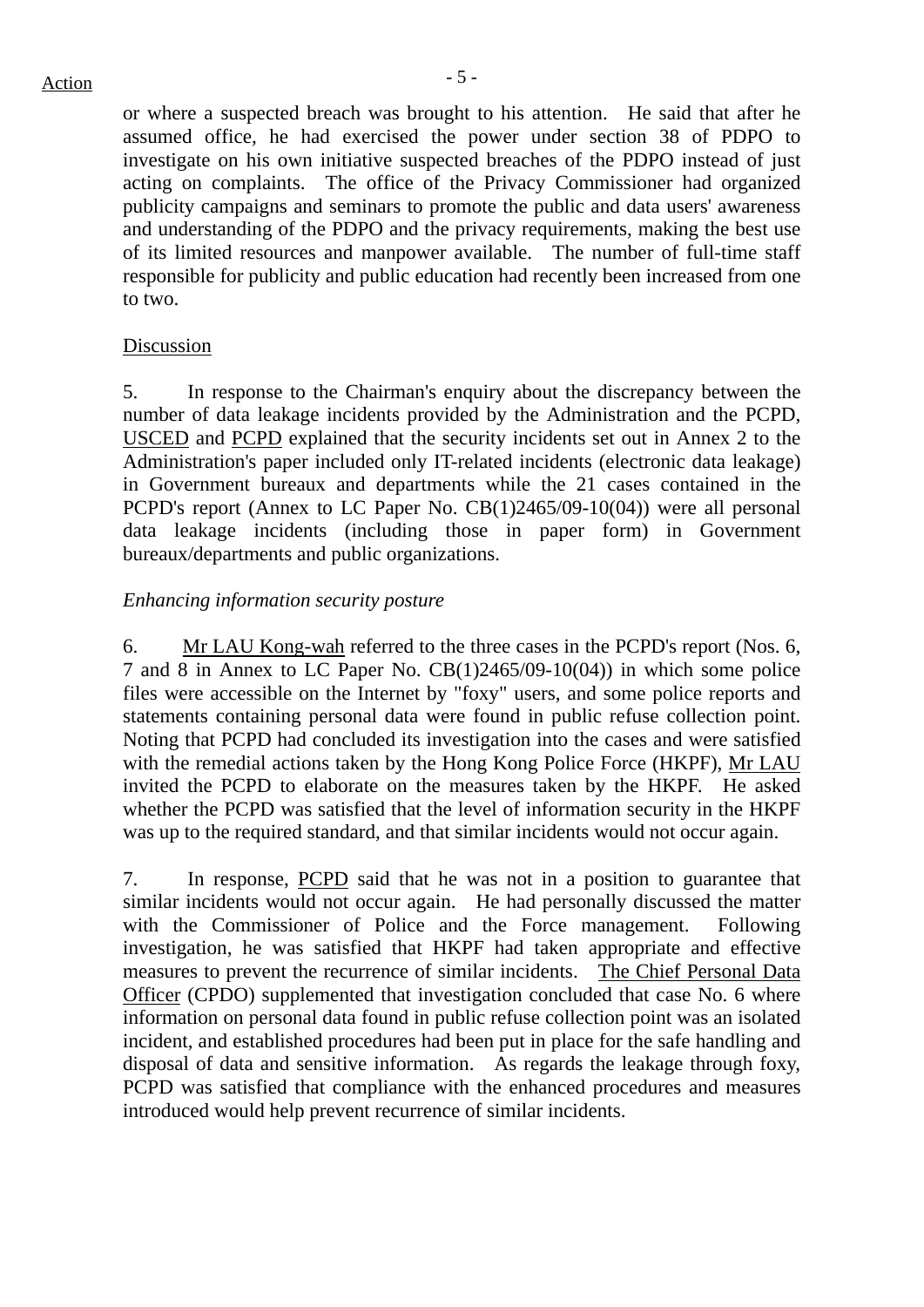8. The Deputy Government Chief Information Officer (Consulting and Operations) (DGCIO(CO)) said that the HKPF had taken a multi-pronged approach to enhancing end-point security controls, providing staff with encrypted USB thumb drives and official notebook computers with tightened security controls, and implementing a virtual workstation environment to cater for the mobile computing needs of officers in carrying out their duties. Training and education programmes were organized regularly to educate officers about information security and risks of data leakage. More frequent security audits and compliance checks on various information systems and computing equipment for shared use were also conducted.

9. Ms Emily LAU noted that the Government had commissioned the PCPD to conduct a Privacy Compliance Audit (PCA) on the Smart Identity Card System. She enquired about the progress of the PCA and said that it was important that all personal data held by the Immigration Department (ImmD) were handled in accordance with the provisions of the PDPO.

10. PCPD replied that the PCA had commenced in June 2009 and the purpose was to assess ImmD's level of compliance with the requirements of the PDPO, to identify potential weaknesses in ImmD's data protection system, and to provide recommendations to ImmD for a review of its data protection system. During the course of the PCA, staff of the Office of the PCPD had examined thousands of pages of ImmD documents, visited 19 ImmD offices/control points, interviewed 330 smart identity card applicants, and obtained information from 65 ImmD officers. An on-site questionnaire survey targeted at serving ImmD employees was also conducted. The PCA was substantially completed in February 2010, and a draft report had been prepared for the Director of Immigration's comments. The final report would be available before the end of this year.

11. The Government Chief Information Officer (GCIO) added that Government bureaux and department were required to conduct an internal security audit every two years to ensure compliance with information security practices. Security impact assessment and personal data impact assessment would also be conducted whenever a new computer system involving personal data was installed. In addition, the Office of the Government Chief Information Officer had an established mechanism to monitor compliance by bureaux and departments.

12. Mr Ronny TONG expressed concern about the theft of an office computer of the Leisure and Cultural Services Department (LCSD) containing personal data, the loss of personal data arising from an unauthorized access to a personal computer within a locked office of the Education Bureau, and the defacement of the website of the Food and Environmental Hygiene Department (FEHD) with inaccurate information involving some political figures. He enquired about the improvement measures in place to strengthen information security and to safeguard the Government IT system from malicious attacks of hackers.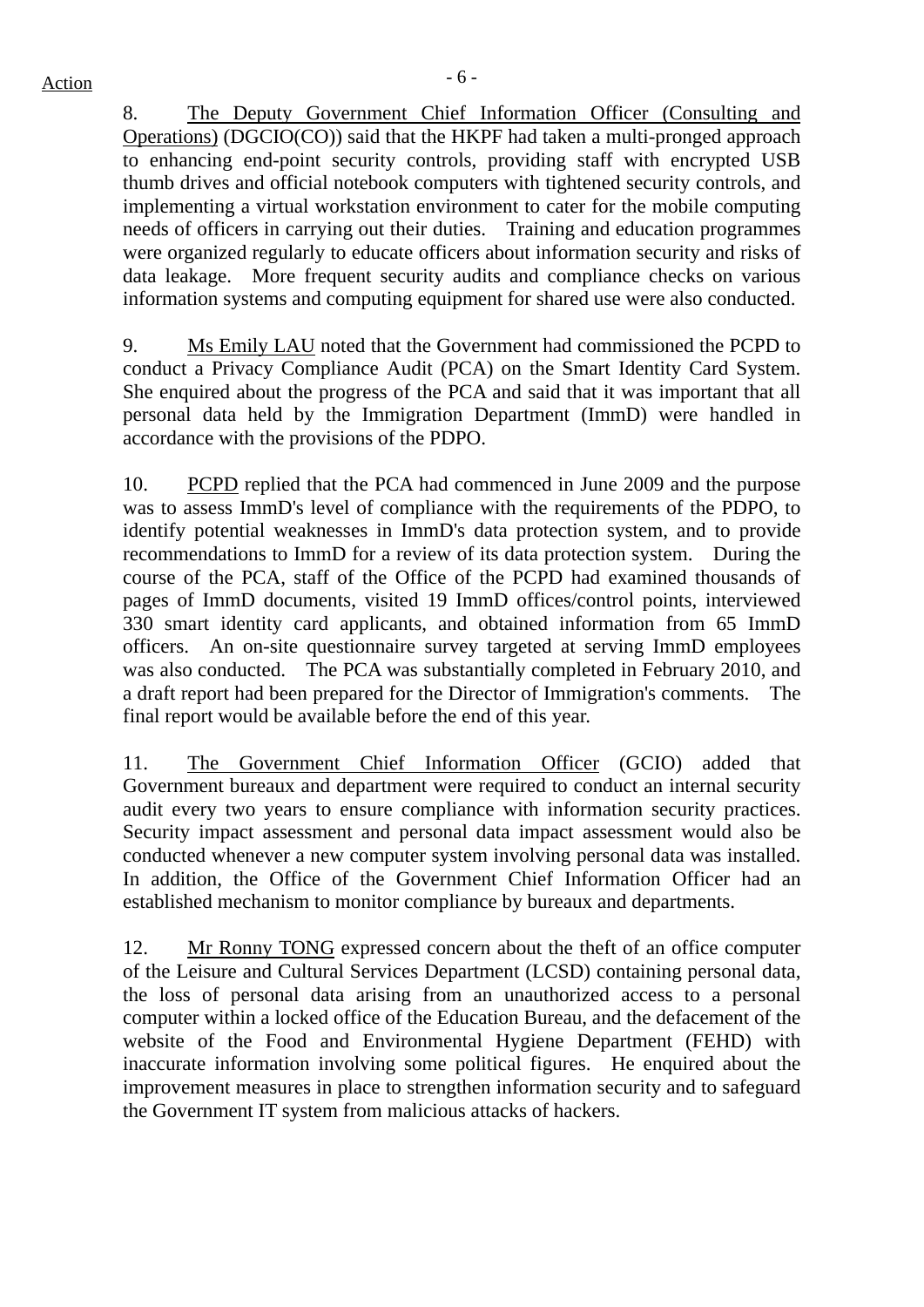13. In response, USCED said that CCTV and other security measures had been installed to provide a secured environment for the safekeeping of computers and personal data to prevent loss and theft. He added that the website of FEHD was not hacked although some users had posted inappropriate information on it. He undertook to convey members' concern to the FEHD to closely monitor the material posted on its website. As regards safety measures against hackers, DGCIO(CO) said that the Government had established comprehensive IT security policies and procedures to combat security threats. All computers were installed with anti-virus software with up-to-date signature file. Firewalls, intrusion detection/prevention systems, and anti-virus protection measures were deployed to safeguard against cyber attacks and security threats. Bureaux and departments were required to put in place security measures and contingency plans, and conduct regular tests on such plans. For mission-critical systems, bureaux and departments were required to establish security incident handling and response teams to cater for possible security attacks.

#### Review of the Personal Data (Privacy) Ordinance

14. Noting that a review of the PDPO was underway Mr WONG Ting-kwong, asked whether consideration would be given to introducing legislation to make breaches of privacy a criminal offence, and for persons who suffered from abuses of their personal data to seek legal redress and compensation. USCED replied that at present, the Administration had no plan in this regard. He highlighted that disciplinary proceedings would be instituted in accordance with the established disciplinary mechanism against any breaches and non-compliance by staff. The affected data subjects would be notified of the leakage as soon as practicable and advised on action to mitigate the security risks as appropriate. As regards compensation, he said that data subjects whose personal data were compromised could seek damages through civil proceedings.

15. Ms Cyd HO referred to the media reports about the case of the Octopus Cards Limited (OCL) transferring customer data to its subsidiary companies or business partners. She expressed concern about the rampant abuse of personal data and the sale of personal data in commercial sector which she considered as even more serious than data leakage through loss and theft. She invited the PCPD's views on ways to enhance privacy protection.

16. PCPD replied that on his initiative, his office had followed up the matter with the OCL. He had personally met with the senior management of the OCL to discuss the matter. He would also attend a case conference arranged by the Complaints Division of the Legislative Council Secretariat on 14 July 2010 regarding complaints against the OCL. He said that instead of "opting out", customers should have the right to "opt in" to indicate positively their consent to the concerned company to use their data in direct marketing, and that a privacy impact assessment and a privacy compliance audit should be conducted before launching any new direct marketing initiative using personal data. On the review of PDPO, PCPD said that the Government should consider introducing legislation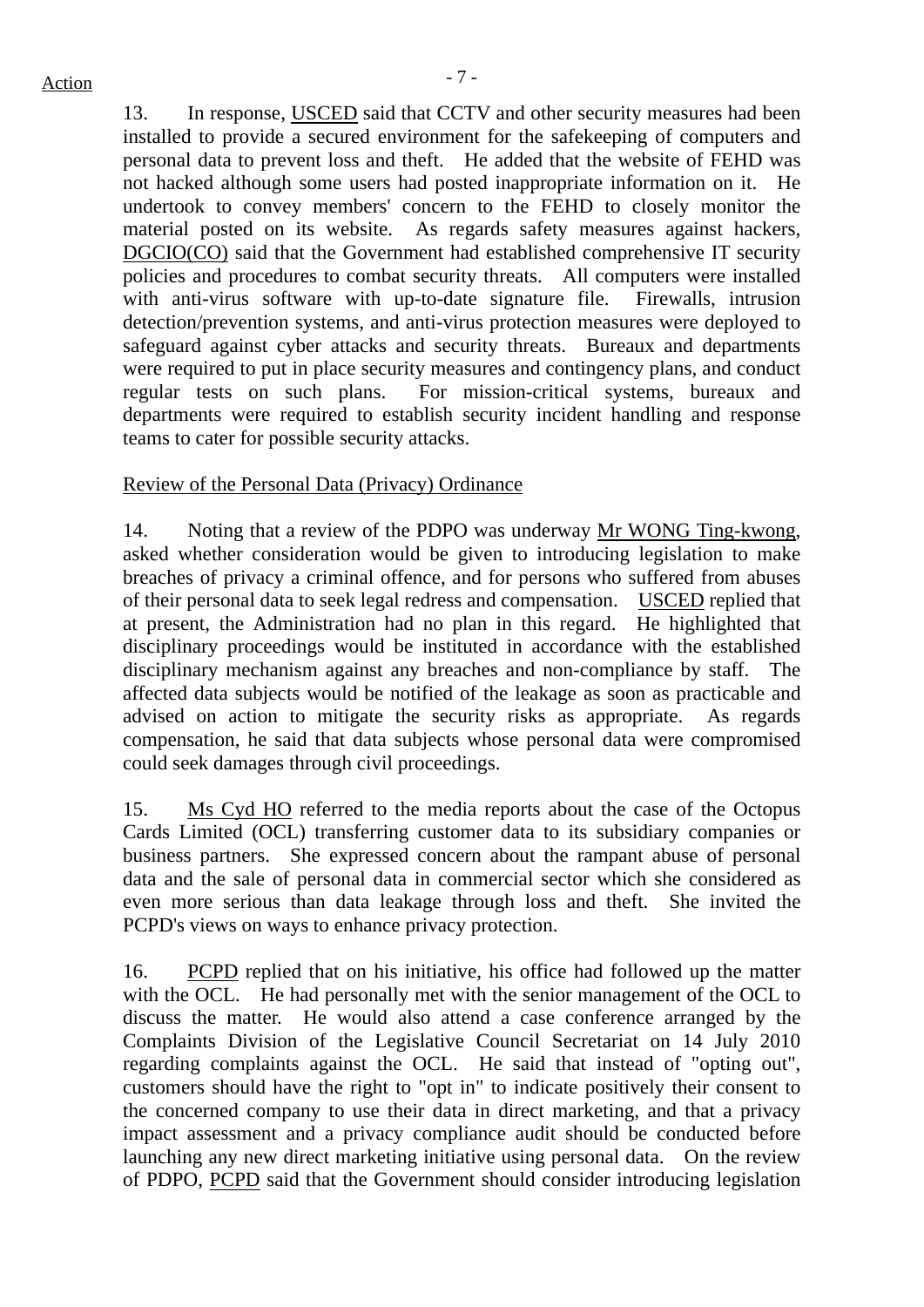to regulate transfer of personal data for sale and making the unauthorized sale of personal data a criminal offence. He said that following a review of the PDPO by a task force of his office, he had made some recommendations to the Constitutional and Mainland Affairs Bureau (CMAB) in December 2007 for consideration.

#### Notifying the Privacy Commissioner for Personal Data of data leakage incidents

17. The Chairman expressed concern that the PCPD had not been notified of all personal data leakage incidents involving Government bureaux/departments and public bodies, and that the cases came to light only through media reports. He opined that the PCPD and the affected data subjects should be informed of the data leakage as soon as possible so that timely action could be taken in the first instance to reduce the security risks. DGCIO(CO) advised that following review, it had been made a standing practice that bureaux and departments would report all cases involving personal data to the PCPD. The affected data subjects, except those for whom there was no sufficient contact information for follow-up, would be notified of the leakage as far as practicable. PCPD said that his office had published a new Guidance Note titled "Data Breach Handling and the Giving of Breach Notifications" to assist data users in handling data breaches and to mitigate the loss and damage that might be caused to the data subjects concerned. The Guidance Note was available on its website for public reference.

18. Ms Cyd HO referred to case No. 13 in PCPD's report in which some video tapes of Independent Commission Against Corruption (ICAC) were sent to a recycle company. Noting that the ICAC had yet to furnish more information to the PCPD, she was concerned whether the ICAC had been cooperative in facilitating PCPD's investigation. PCPD and CPDO said that the office of the PCPD was liaising with the ICAC to gather more information. Concerned organizations might take more time to make a response for more complicated cases.

19. Ms Emily LAU said that the PCPD should be provided with sufficient manpower and resources to discharge its statutory function of safeguarding and protecting personal data, as well as promoting public awareness of privacy and security risks. She requested the Commerce and Economic Development Bureau to convey members' concern about resource allocation for the PCPD to the CMAB.

| IV. | Facilitating a digital economy, and promoting technological innovation,<br>cooperation and trade |                                                                   |                        |  |  |  |  |  |
|-----|--------------------------------------------------------------------------------------------------|-------------------------------------------------------------------|------------------------|--|--|--|--|--|
|     | (LC Paper No. CB(1)2465/09-10(06) -- Administration's                                            | facilitating a digital economy, and                               | paper<br><sub>on</sub> |  |  |  |  |  |
|     |                                                                                                  | promoting<br>innovation, cooperation and trade                    | technological          |  |  |  |  |  |
|     | LC Paper No. $CB(1)2465/09-10(07)$ -- Information paper provided by the                          | Office of Privacy Commissioner<br>for Personal Data (PCPD) on the |                        |  |  |  |  |  |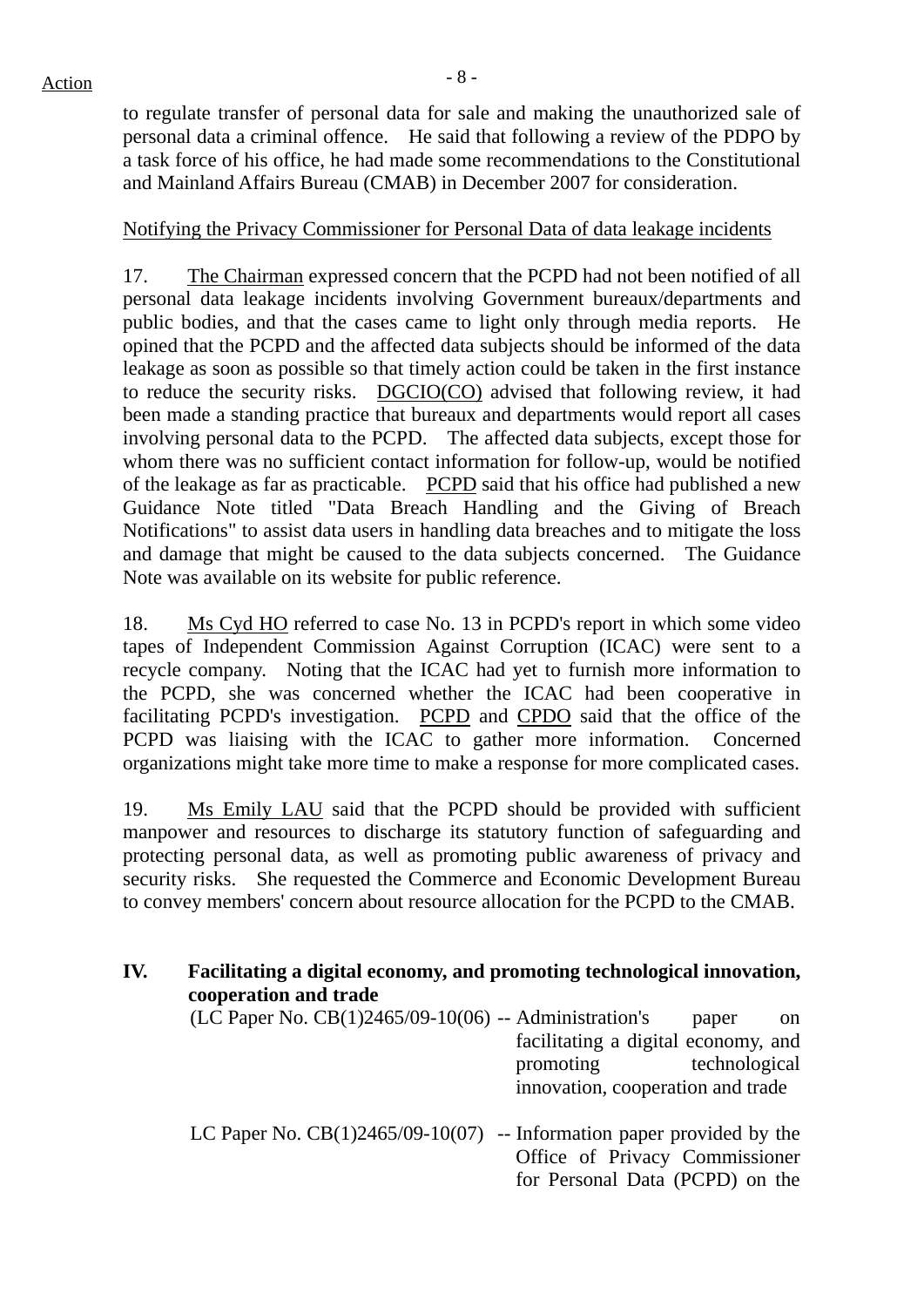involvement of the Office of PCPD in an APEC data privacy initiative that facilitates a digital economy

LC Paper No.  $CB(1)2465/09-10(08)$  -- Paper on Digital 21 Strategy prepared by the Legislative Council Secretariat (updated background brief))

#### Presentation by the Administration

20. At the invitation of the Chairman, USCED briefed members on the progress made in facilitating a digital economy and promoting technological innovation, cooperation and trade with other economies. Details of the various initiatives were set out in the Administration's paper (LC Paper No. CB(1)2465/09-10(06)).

21. The Chairman informed members that the PCPD had provided a paper on the involvement of the Office of the Privacy Commissioner in an APEC data privacy initiative to facilitate the development of a digital economy within the APEC region.

#### Discussion

#### *Enhancing ICT adoption among enterprises*

22. Ms Emily LAU sought elaboration on the findings of the "Study on ICT Adoption in Hong Kong SMEs" commissioned by the Government. She expressed concern about the low ICT penetration rate among SMEs and enquired about the specific measures to drive ICT adoption among the local SMEs to build a digital economy.

23. In response, USCED said that the study was commissioned to better understand the extent of ICT adoption by SMEs, and to identify the barriers and motivators to ICT adoption. The study recommended the Government to focus on promoting ICT adoption in wholesale/retail, business services, and the import/export trade sectors, as well as providing assistance on subsidizing training in the use of ICT. GCIO said that there had been steady, though not spectacular, growth in ICT adoption among SMEs. According to the Census and Statistics Department's report on IT penetration in business sector, the personal computer (PC) and broadband penetration rate of small-sized enterprises (engaging less than 10 persons) was up from about 56% and 52% respectively in 2006 to about 60% and 57% respectively in 2009. In general, the size and age of businesses, the cost of using ICT, and the value creation with ICT usage were factors affecting ICT take-up. Sector-specific programmes had been conducted to raise SMEs' awareness of the need and motivation in ICT adoption. IT training programmes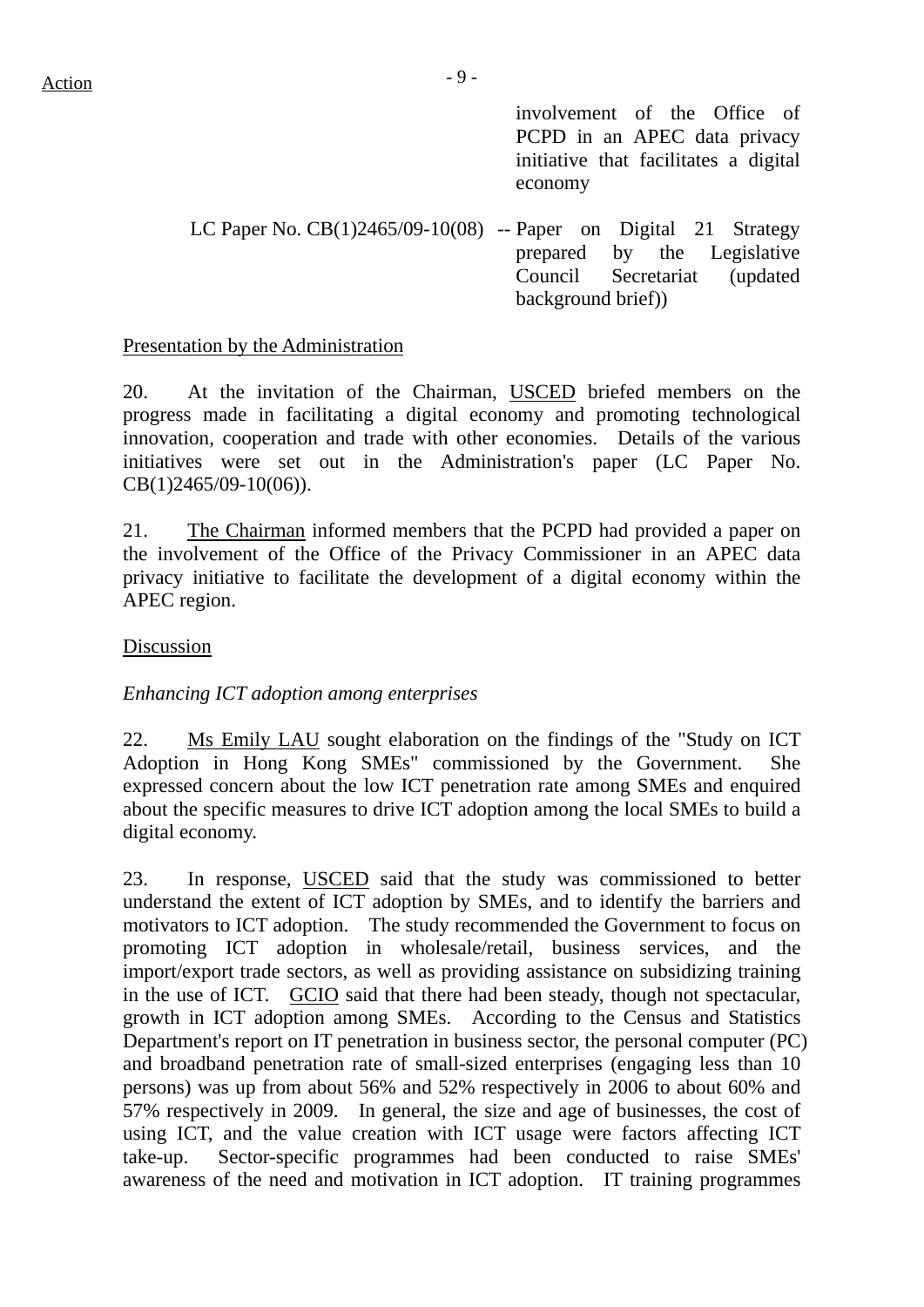and seminars had been launched to train about 4 000 practitioners from SMEs before the end of 2010. The Administration undertook to provide the Panel with information on the findings of the study.

(*Post-meeting note*: The information provided by the Administration was issued vide LC Paper No. CB(1)262/09-10 on 23 July 2010.)

# *The APEC Cooperation Arrangement for Cross-border Privacy Enforcement*

24. Noting that the Chief Executive had not yet given the approval for the PCPD to become a member of the APEC Cooperation Arrangement for Cross-border Privacy Enforcement (the Cooperation Arrangement) which would come into operation on 16 July 2010, Ms Emily LAU expressed disappointment at the Administration's passive response and delay. She questioned the Government's commitment in supporting the cooperation of the office of PCPD with other jurisdictions in privacy enforcement.

25. PCPD said that the PCPD was initially offered the appointment as one of the Administrators of the Cooperation Arrangement. However, the appointment could not be made as the Administration had not yet decided on whether Hong Kong would participate in the Cooperation Arrangement. He said that as the Cooperation Arrangement and the related projects would impact on the local business community, the Administration should take the lead in consulting the relevant stakeholders in the business sectors as early as practicable.

26. USCED said that the Government was supportive of the PCPD's involvement in regional and international cooperation in enforcement of privacy laws. PCPD's participation in the Cooperation Arrangement was being processed in accordance with the established procedures.

27. Ms Cyd HO expressed concern about cross-boundary privacy enforcement in view of the increasing economic activities between Hong Kong and the Mainland. She said that while promoting greater regional economic cooperation, it was equally important to ensure responsible and accountable cross-boundary data transfer and effective privacy protection. She asked what the Administration had done so far to facilitate the communication of the office of PCPD with its counterpart in the Mainland, and in following up the nine Information Privacy Principles contained in the APEC Privacy Framework endorsed by the APEC in 2005 and in developing a template for cross-boundary complaint handling.

28. PCPD said that his office was the first and the only privacy regulator in the region. There was at present no counterpart agencies in the Mainland. USCED highlighted that the Administration attached great importance to the protection of privacy and cross-boundary cooperation on privacy enforcement matters. GCIO added that data users were bound by the Data Protection Principles under the PDPO to ensure effective privacy protection in the transfer of consumer information and personal data to other jurisdictions. The Administration undertook to provide

Admin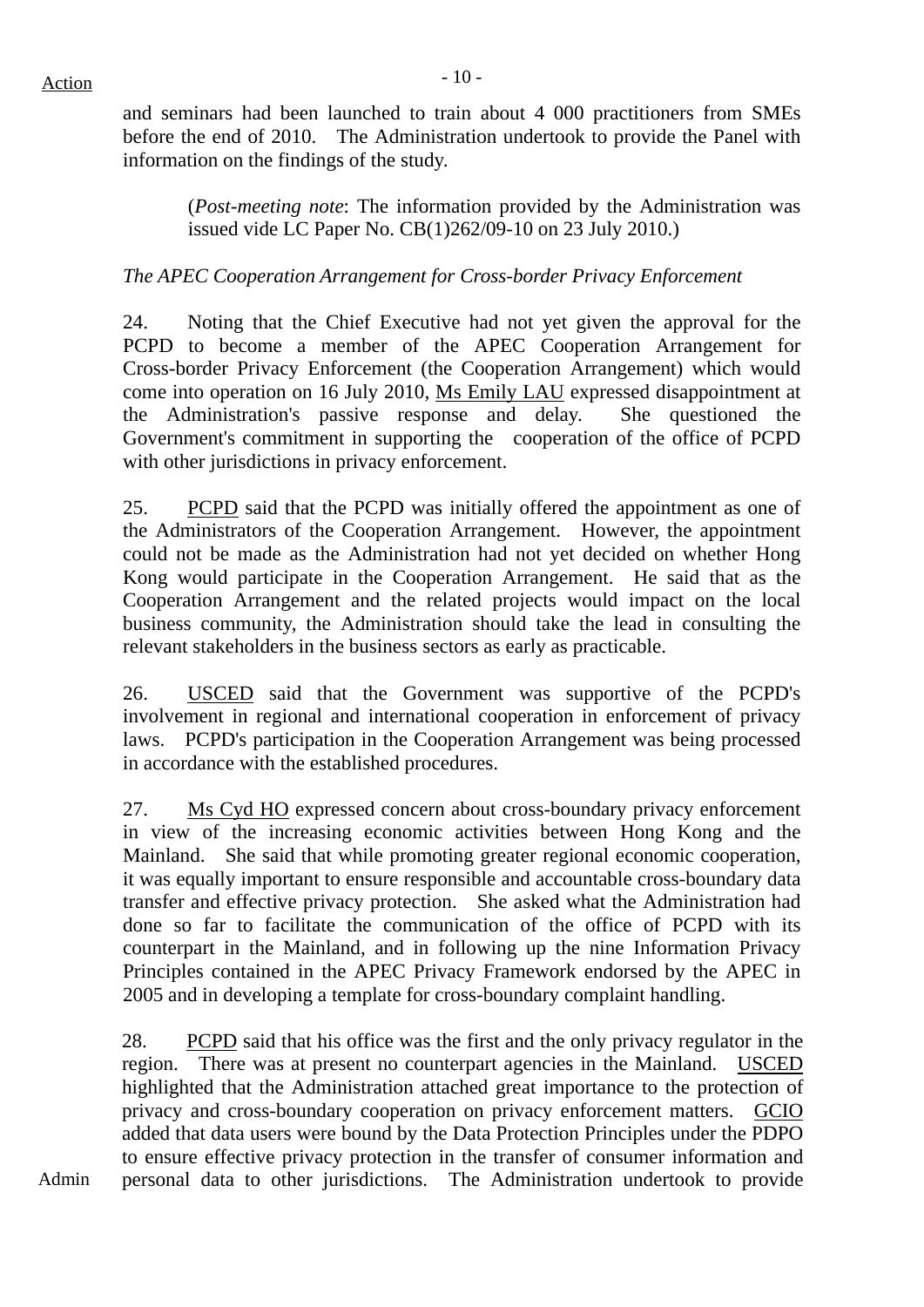information on the progress of developing a template cross-border complaint handling form.

29. The Chairman said that effective privacy protection was essential in fostering public trust and confidence in the development of electronic trade and commerce. He urged the Administration to take note of members' concern about the protection of consumer privacy in cross-boundary and regional trans-border data flows, and to give further thoughts to the role and function of the office of PCPD in facilitating a digital economy, and the protection of privacy in cross-border information flow through regional cooperation on consumer privacy investigations and enforcement matters.

# **V. Mid-term review of the domestic free television programme service licences of Asia Television Limited and Television Broadcasts Limited**

| -- Legislative Council Brief on   |
|-----------------------------------|
| mid-term review of the domestic   |
| free television programme service |
| licences of Asia Television       |
| Limited and Television Broadcasts |
| Limited                           |
|                                   |

- LC Paper No.  $CB(1)2465/09-10(09)$  -- Paper on mid-term review of the domestic free television programme service licences prepared by the Legislative Council Secretariat (background brief)
- LC Paper No. CB(1)975/09-10(01) (Chinese version only) -- Submission from a member of the public on mid-term review of the domestic free television programme service licences)

Presentation by the Administration and the Broadcasting Authority

30. At the invitation of the Chairman, the Permanent Secretary for Commerce and Economic Development (Communications and Technology) (PSCED(CT)) and Mr Adrian WONG, member of the Broadcasting Authority (BA), briefed members on the recommendations made by the BA following the mid-term review of domestic free television programme service licences of Asia Television Limited (ATV) and Television Broadcasts Limited (TVB), including the licence conditions to be imposed for the coming six years from 2010 to 2015. Details of the BA's recommendations approved by the Chief Executive (CE) in Council were set out in Legislative Council Brief (File Ref: CTB(CR)9/2/2/(10)).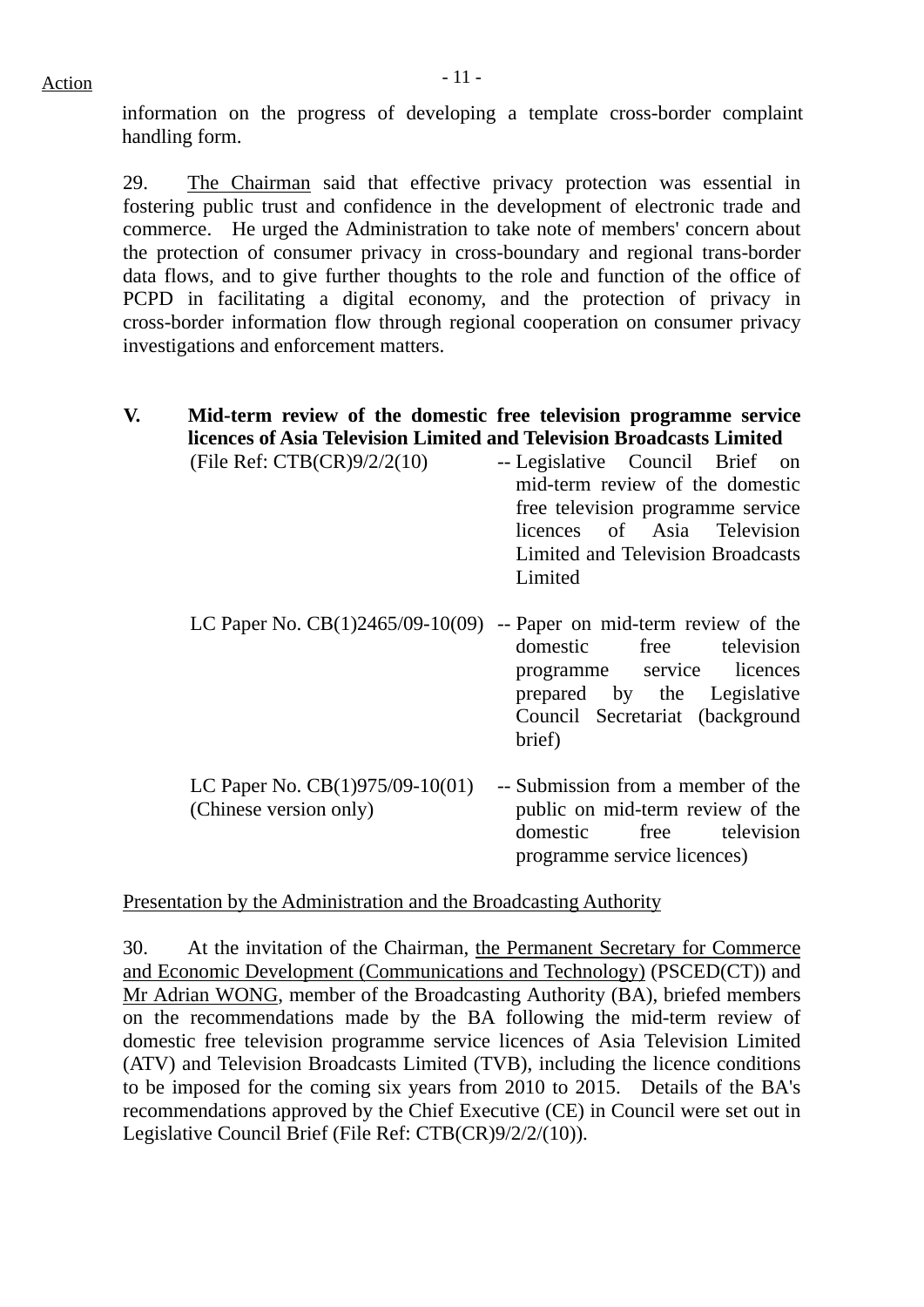#### Discussion

#### *Competition between licensees*

31. Mr Ronny TONG enquired about the tentative timeframe of the BA's investigation into the ATV's complaint about unfair competition by TVB in monopolizing the majority of local artists and singers in the local entertainment business and advertising field. He said that such a monopolization had existed for a number of years and had a direct impact on ATV's competitiveness, advertising revenue, and programme quality. He opined that BA, as a market regulator, should proactively inquire into the matter to ensure a more level playing field for all market participants. He also expressed disappointment that while there were provisions in the existing Broadcasting Ordinance (BO) (Cap. 562) prohibiting anti-competitive conduct and abuse of market dominance, the Administration had not taken the opportunity of the mid-term review to impose licence conditions on TVB to stop such practices so as to promote free and healthy competition in Hong Kong.

32. In response, PSCED(CT) said that the mid-term review and the BA's investigation into the ATV's complaint about unfair competition in the free-to-air TV broadcasting market were two separate issues. The complaint lodged by ATV alleging anti-competitive conduct and abuse of dominance was being investigated by the BA in accordance with the BO and the established procedures. Mr Adrian WONG and the Commissioner for Television and Entertainment Licensing (CTELA) supplemented that following the receipt of the complaint in end 2009, the BA had sought further information from ATV and TVB to decide whether the matter warranted a comprehensive investigation. The Panel would be updated on the outcome of the investigation in due course.

33. Mr LEE Wing-tat expressed grave concern whether ATV could effectively compete with TVB and provide an alternative choice to the viewing public, given its recent financial stringency, changes in senior management, and equity dispute among the shareholders. He urged the Administration to consider granting additional domestic free television programme service licences to bring in new entrants to the television programme service market, thereby introducing more competition and increasing TV programming choices and quality. Mr LEE asked whether ATV had complied with its revised investment plans for 2004 to 2009. He also raised concern whether ATV would be able to honour its investment commitment pledge of \$2,332 million for 2010 to 2015 in view of the uncertainty over shareholding changes.

34. In this connection, the Chairman enquired about the shareholding changes of ATV. He opined that the incoming shareholders, in acquiring ATV, should comply with the investment commitments pledged by ATV.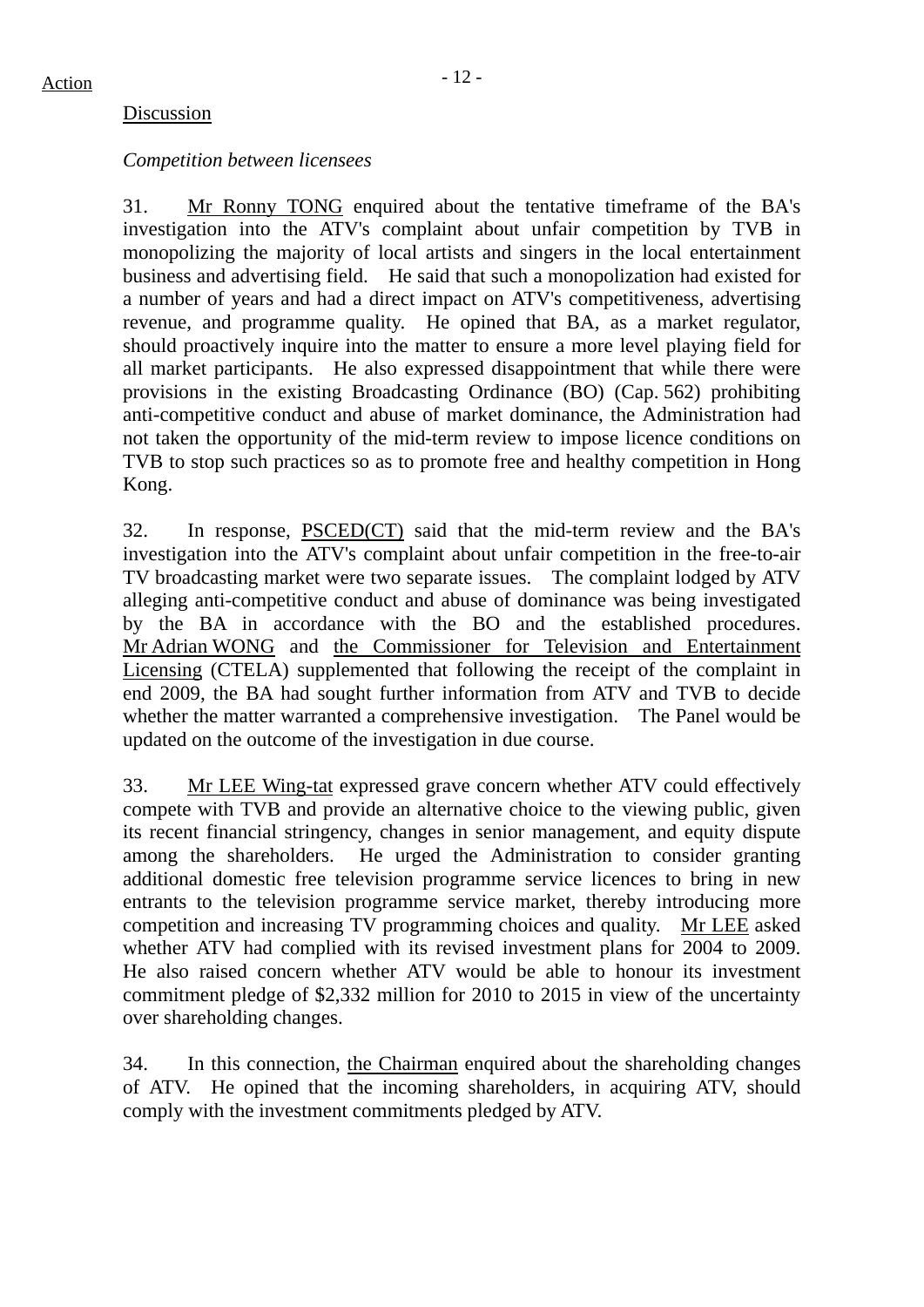35. In response, PSCED(CT) and Mr Adrian WONG said that ATV's projected actual expenditure for 2004 to 2009 exceeded the revised investment commitment of \$2,971 million. As regards members' concern about the recent shareholding changes of ATV and the implications on the investment commitments pledged by ATV, PSCED(CT) said that ATV as the licensee would be held responsible for the investment commitments pledged. Mr Adrian WONG said that the BA had received an application from ATV for shareholding changes. The application was being processed in accordance with the established procedures. Without prejudice to the BA's deliberations on ATV's application, the BA had recommended, and the CE in Council had approved, an additional licence condition on ATV, requiring it to submit on or before 31 December 2010 a statement of compliance to the satisfaction of the BA on whether it was capable of complying with its investment plan, and to demonstrate to the satisfaction of the BA the means to deliver the investment plan. The BA would continue to closely monitor the developments.

## *Programme requirements and investment*

36. Referring to the public views on the services provided by the two licensees, Ms Emily LAU noted that there was considerable dissatisfaction over the programming of ATV which consisted mainly of imported dramas. There were also calls for more local productions and greater programme diversity, in particular more educational/informational programmes and Radio Television Hong Kong (RTHK) programmes. She questioned whether ATV, given its clear indication that it would not be able to increase its programme investment for 2010-2015, would be capable of producing quality programmes that meet with public aspirations.

37. In response, PSCED(CT) said that despite the reduction in programming investment, ATV had pledged an investment of \$2,160 million for 2010-2015 to improve its programming services. These included, among other things, increasing the amount of locally-produced programmes by 22% from 225 hours to 273.5 hours per week in the coming years, increasing the amount of high definition television programming from 14 to 60 hours per week starting from 2010, and broadcast an additional 120 minutes per week of arts and culture programmes and programmes for senior citizens. Both ATV and TVB were required under a new licence condition to submit by the end of 2011 updated investment plans for the period 2013 to 2015 for the BA's approval. The BA would discuss and review the proposed programming investment plans with the two licensees.

38. Mr James TO enquired about the definition of programme investment. He was concerned whether programme investment could be interpreted in a broad manner so that licensees could practically spend most of the money on importing dramas/programmes instead of investing on locally-produced programmes. He asked whether there were guidelines to guard against excessive outsourcing and importing dramas/programmes. Citing a popular drama series "還珠格格" imported from Taiwan as an example, Mr Adrian WONG said that imported programmes might not necessarily be of poor quality, and licensees should be allowed greater flexibility in programme management. He said that while it was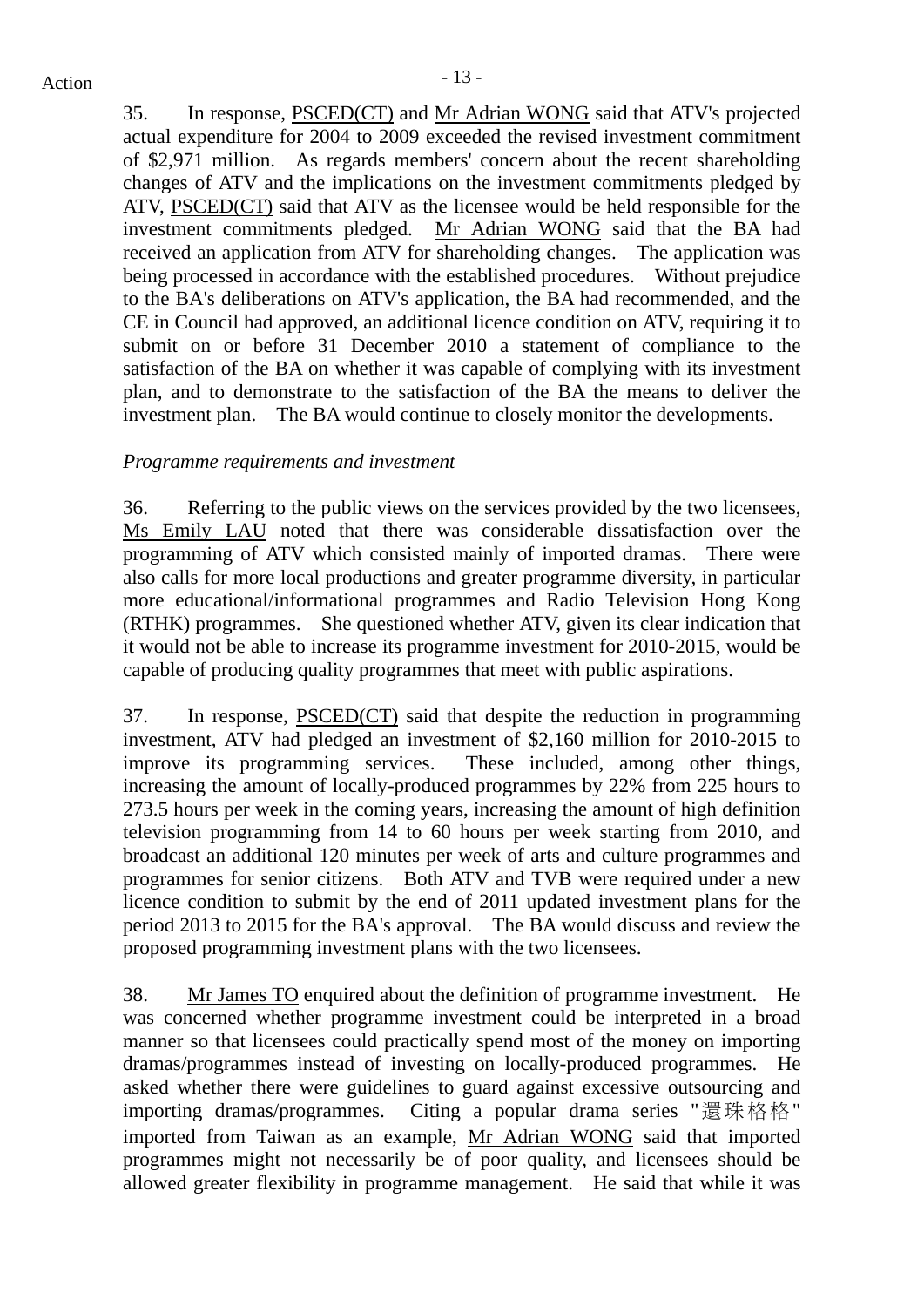not practicable to impose restrictive programme requirements on the licensees, the BA would however closely monitor the programming investment of the two licensees to ensure programme diversity that would meet with public expectation.

39. Ms Emily LAU questioned why the two licensees were given the option to either broadcast an additional 120 minutes per week of arts and culture programmes and programmes for senior citizens or to broadcast an additional 90 minutes of government programmes (i.e. RTHK programmes) per week. She also questioned why the requisite 60 minutes of additional positive programmes per week were broadcast between the hours of 8:00am and 12:00 midnight instead of during prime time.

40. In response, the Deputy Secretary for Commerce and Economic Development (Communications and Technology) (DSCED(CT)) said that to address public calls for greater variety of programme diversity and to provide more programme choices to the viewing public, the two licensees were given the option to either broadcast an additional 120 minutes per week of arts and culture programmes and programmes for senior citizens or to broadcast an additional 90 minutes of government programmes (i.e. RTHK programmes) per week. Instead of imposing strict programme requirements, the licensees should have editorial independence and freedom to make programme adjustment as appropriate in accordance with its business plans and programming strategy.

# *Public consultation*

41. On the public consultation process, Mr LEE Wing-tat said that in view of the pervasiveness of TV programme services, the BA should conduct more public hearings on the licensees' performance and attached greater importance to audience ratings. He suggested that in future the BA should consult the public on the recommendations drawn up before submission to the CE in Council for consideration.

42. In reply, PSCED(CT) said that to gauge public views on the services provided by the two licensees, the BA had conducted an extensive consultation exercise in May to August 2009, including a territory-wide household opinion survey involving 3,016 respondents, three public hearings and seven discussion sessions with interested groups during which 247 written submissions from members of the public were received. In future, the BA would conduct annual focus group discussions with participation from ATV and TVB on the licensees' performance.

## *Funding requirements for RTHK and the new RTHK headquarters*

43. On the proposed new arrangements for the two licensees to carry more RTHK programmes, Ms Emily LAU queried whether and how RTHK could absorb within its existing resources all the additional costs involved in producing more programmes.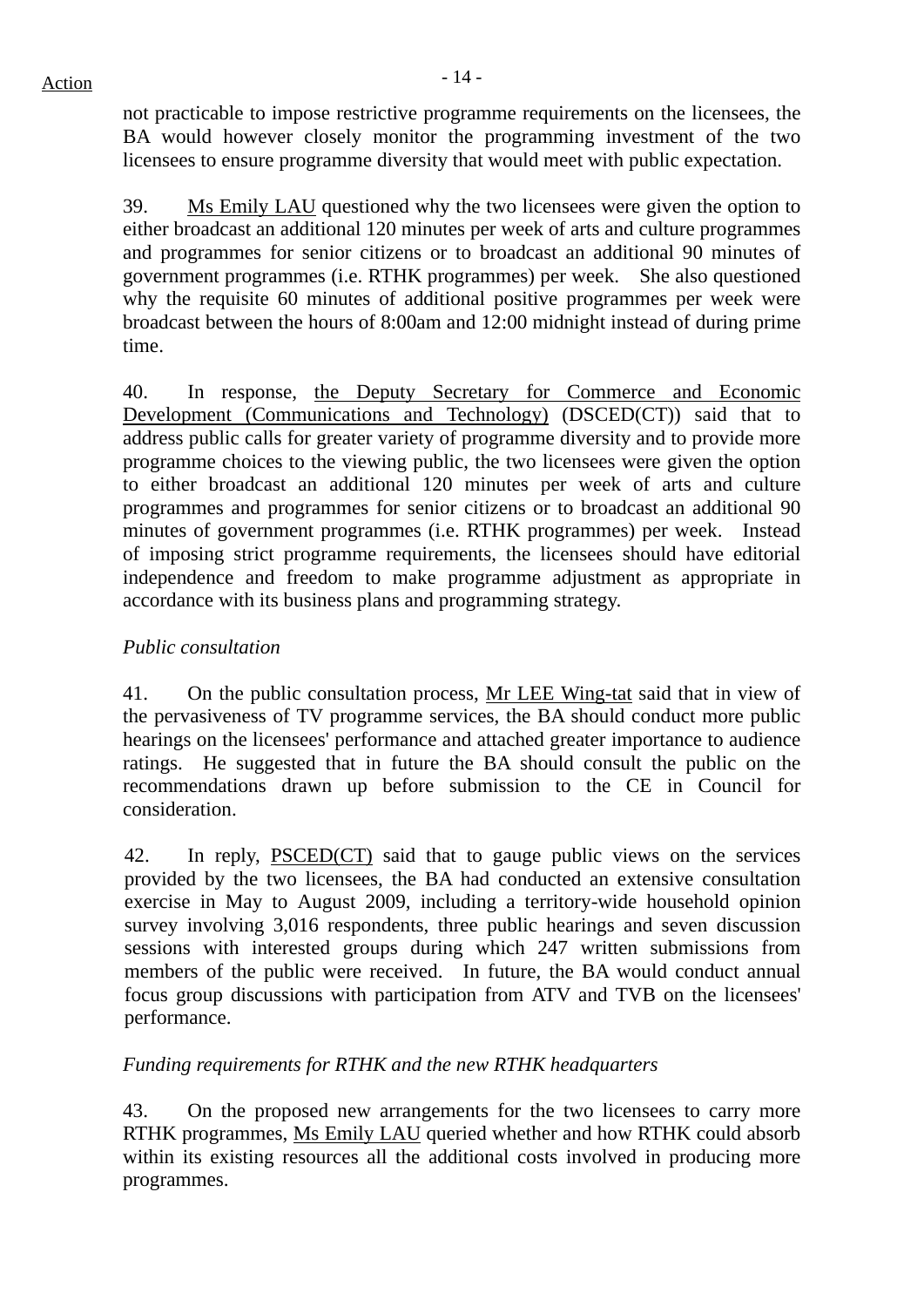44. Mr CHEUNG Man-kwong said that the late commissioning of RTHK's new headquarters in 2018 was highly undesirable and would undermine RTHK's competitiveness. He asked whether the Administration would examine other interim options such as using the currently vacant premises in Tai Po Industrial Estate for RTHK to accommodate new equipments and facilities for expanding its digital services.

45. PSCED(CT) noted members' concerns. She said that the programming capability and funding requirements of RTHK as well as the RTHK new Headquarters were priority items that would be examined separately. At the Panel's request, she undertook to update members on developments at the right opportunity.

# *NICAM broadcast*

46. Mr Ronny TONG expressed disappointment that despite the policy to encourage NICAM broadcast, many TV programmes were still available in one language only. He urged for more NICAM programmes, especially those touching on policies and community issues that were of public concern. Mr Adrian WONG and CTEL replied that many programmes were currently bi-lingual. In response to calls, particularly from the hearing impaired, for more subtitling to be provided in the programmes, ATV and TVB were required to step up incrementally the subtitling service. Starting from 2010, the two licensees would provide subtitling for all drama programmes carried on the analogue/simulcast Cantonese channels, and by the end of 2012, English subtitling would be provided for all programmes broadcast on the analogue/simulcast English channels between 8:00 pm and 11:30 pm.

## **VI. Any other business**

# Public consultation on applications for domestic free television programme service licences

47. Members noted that the BA had received three applications for domestic free television programme service licences. In accordance with the BO and the BA's consultation guidelines, the BA had published notices on 9 July 2010 in the Gazette, one Chinese newspaper and one English newspaper to consult the public. Members agreed to hold a special meeting to receive views and submissions from interested parties and members of the public on the subject. The Chairman requested the Secretariat to make the necessary meeting arrangements.

(*Post-meeting note*: With the concurrence of the Panel Chairman, a special meeting had been scheduled for 22 July 2010 to receive views from deputations and interested parties concerning the applications for domestic free television programme service licences. Members were notified of the